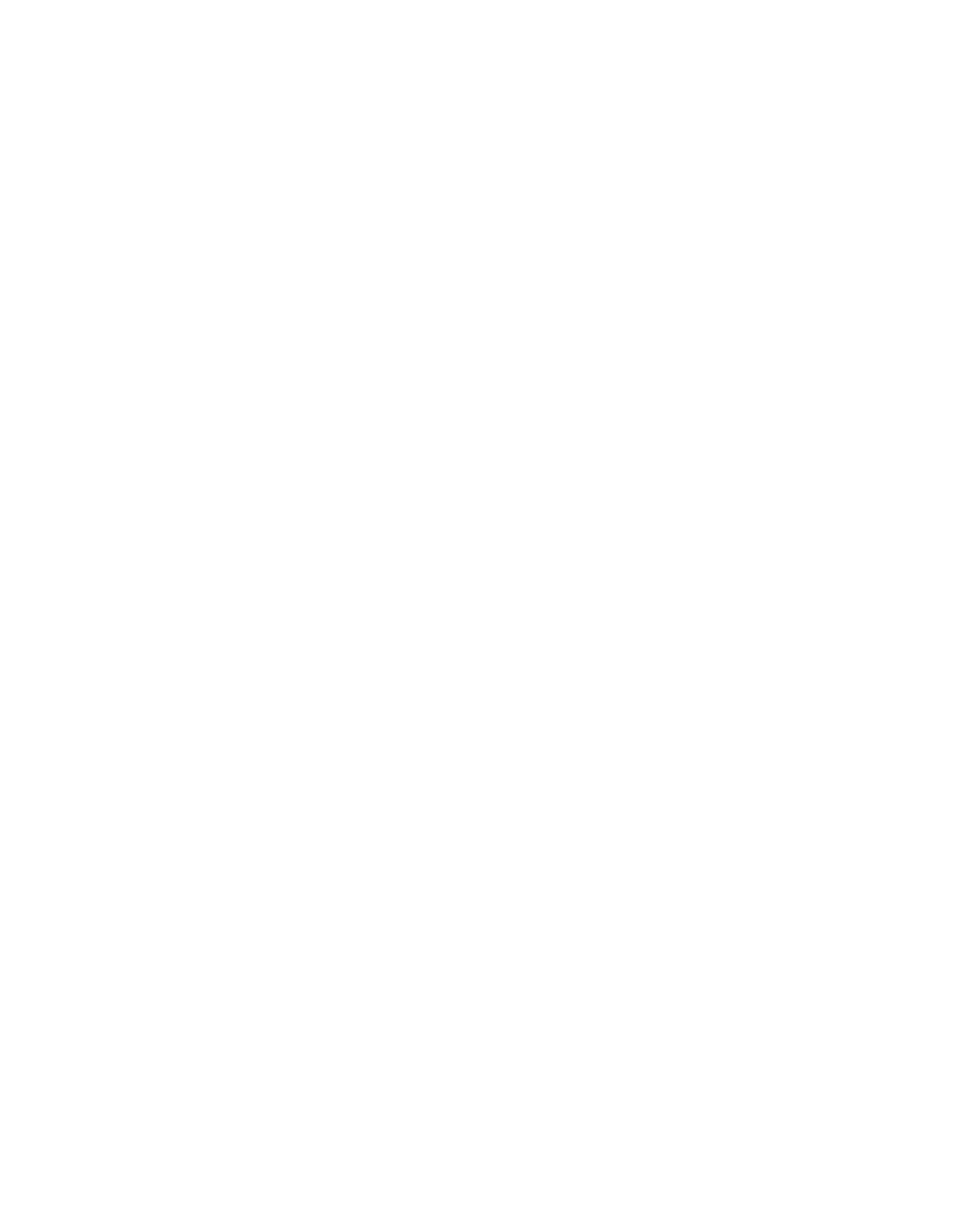# TABLE OF CONTENTS

| Aurora Storage System with Wood Shelves 9        |
|--------------------------------------------------|
|                                                  |
|                                                  |
|                                                  |
|                                                  |
|                                                  |
| AURORA SHELF FILING & X-RAY SHELVING 14          |
|                                                  |
|                                                  |
|                                                  |
|                                                  |
|                                                  |
|                                                  |
| Filing Inch / Square Footage Comparison Chart 19 |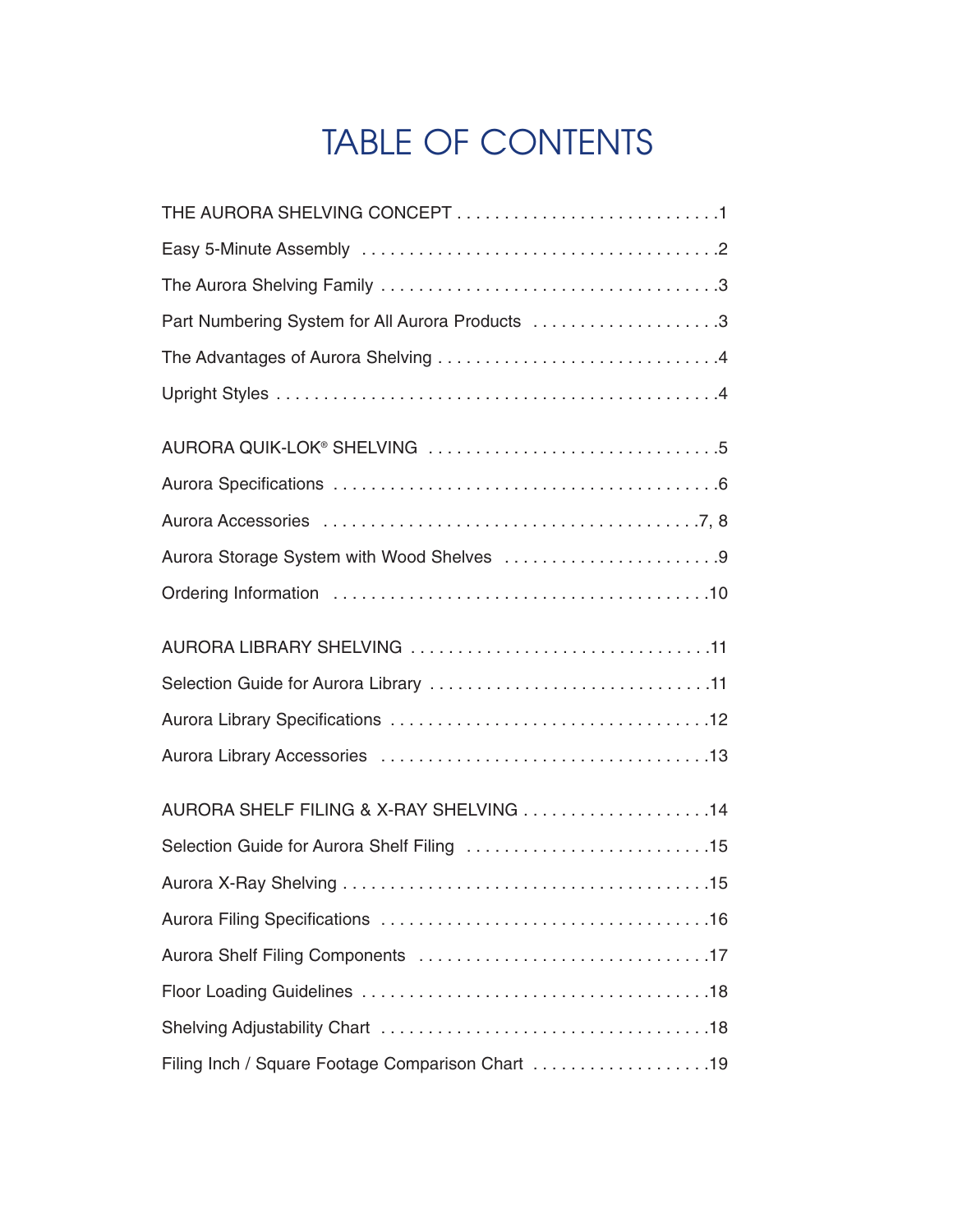# INNOVATIONS IN STORAGE SYSTEMS

Storage almost always costs money rather than making money. But storage is a necessity. The age old problem is how to do the job most efficiently. Since 1915 Aurora Shelving has met this problem head-on with continuing innovations in quality products which today comprise a complete storage system.

Aurora Shelving is unique in its advantages to you whether you store files, books, industrial products, or office materials.

The total value of Aurora Shelving products is found in its considerable savings in assembly time. Its outstanding strength permits heavier loading for greater utilization of space. A clean line design makes it easy to store and remove materials giving you an attractive installation. In other words, Aurora Shelving attacks your two greatest storage costs — labor and space.

# THE AURORA SHELVING CONCEPT

### **Three basic parts form a system of storage units**

This concept is the basis for the products in the full line of Aurora Shelving storage systems.

The strength and economics of the Aurora Shelving design have been proven over the years in thousands of installations.

Using this concept, storage systems have been reduced to their simplest form.

Each unit is a combination of uprights, shelves, and shelf supports- just three basic parts. This greatly simplifies construction and reduces inventory costs. Another advantage is the complete interchangeability of many parts among various types of Aurora Shelving Products storage units.

Parts are available to give added flexibility to Aurora Shelving units. These include shelf reinforcements, closed uprights, backs, doors and **Quik-Base™** to enclose each shelving unit. All of these can be installed by hand without nuts or bolts.

The advantages of the Aurora Shelving concept apply to all of the units detailed in this manual: Aurora Heavy Duty Shelving, Aurora Library Shelving, Aurora Shelf Filing and Aurora X-Ray Shelving.

1. UPRIGHT. (open "T", or open "L" formation). Each post has a double wall of steel with holes punched on the inner wall only. Exposed face is without holes and flush with shelf. "T" post is 2" wide, with 2 rows of holes for common post construction. The "L" post is 1" wide with 1 row of holes for end post or unit-type construction.





2. SHELF SUPPORTS. Provide full width support under each shelf, front and back. Rivets on support fit into holes punched on the inner wall of upright posts.



3. SHELF. Shelves fit over shelf supports. No fastening required.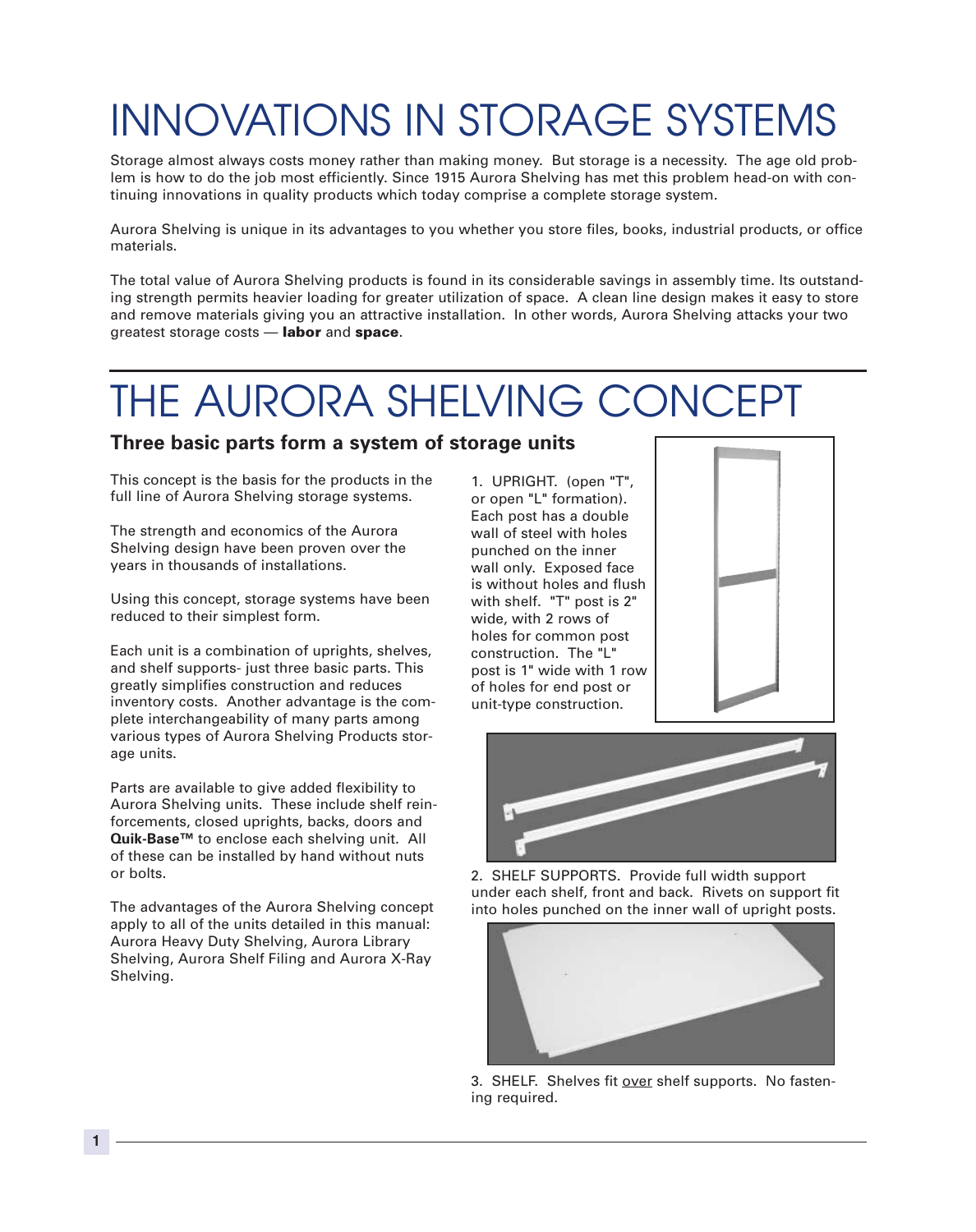# **Easy 5-Minute Assembly...**

fastest of all shelving... no hand tools needed... no sway braces, nuts, bolts, or clips.

Actual time reported by one user for a three-man crew to erect Aurora Shelving is: 42 sections, each with 9 shelves, per hour. Another user reports an 85% savings in installation costs compared to conventional nut and bolt shelving; 30% savings compared to clip or stud types. These reductions in time and cost apply to all Aurora Shelving storage units.



1. Position uprights. Temporarily place one shelf support at any convenient location to properly space uprights.

2. Build from the bottom up. Place shelf supports (front and back) for lowest shelf only.

3. Fit shelf over supports. Then add two more supports at the next shelf location ...place shelf...continue up the unit.

4. Add extra sections. Utilize common center uprights. (An additional upright must be used to add extra sections)



Rivets on shelf supports fit into holes punched on inner wall of upright posts.



Shelves fit over shelf supports, quickly and easily.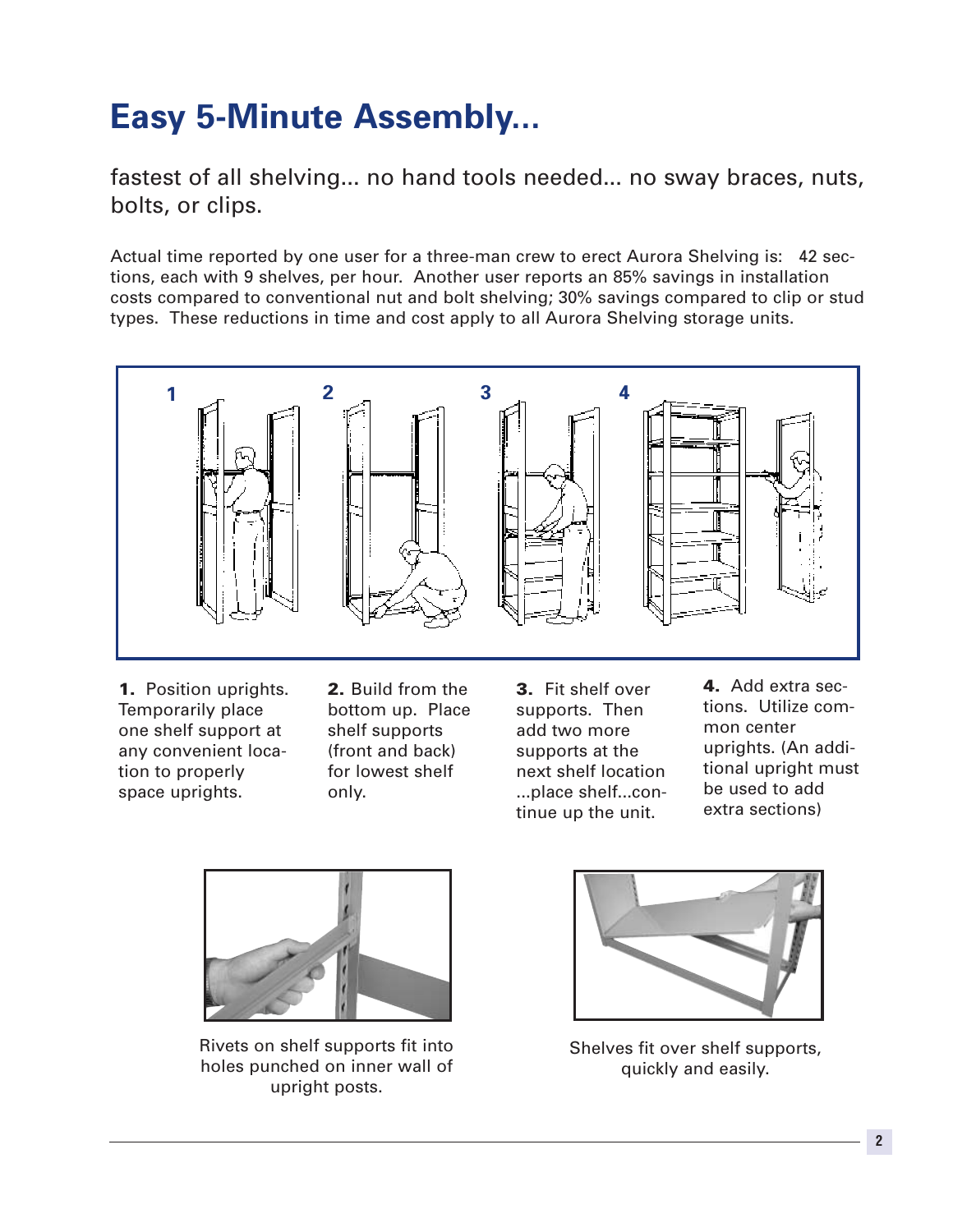# THE AURORA SHELVING FAMILY



Aurora Quik-Lok Steel Shelving meets all types of storage needs for materials of all sizes and weights. Fastest assembly. Greatest strength.



Aurora Library Shelving brings attractiveness, strength and maximum visibility to book storage. No nuts, bolts, clips, or sway braces to snag books.



Aurora Shelf Filing provides maximum storage in minimum space for economical, easy access open-shelf filing. 8 openings in 881/4" high section.



Aurora X-Ray **Shelving** designed to eliminate nuts, bolts, clips, and sway braces that might snag X-Ray Folders. Easily withstands heavy loading of X-Rays.

# **THE AURORA SHELVING FAMILY OF STORAGE UNITS**

All Aurora Shelving storage units give you these advantages: 1. Fast, easy assembly. 2. Heavy duty strength. 3. Modern, straight-line appearance.

No matter what your storage application, there's a unit ready to bring you the greatest efficiency in handling and storage at the lowest total cost. When you consider the assembly cost savings and versatility of Aurora Shelving products, their total value advantages make them the only choice over conventional shelving.

### **PART NUMBERING SYSTEM FOR ALL AURORA PRODUCTS**

The Part Numbering System for all Aurora Shelving products describes the individual components or assemblies in complete detail. This system helps simplify your ordering, eliminates descriptions, and provides a visual check on size related parts. Following are general rules:

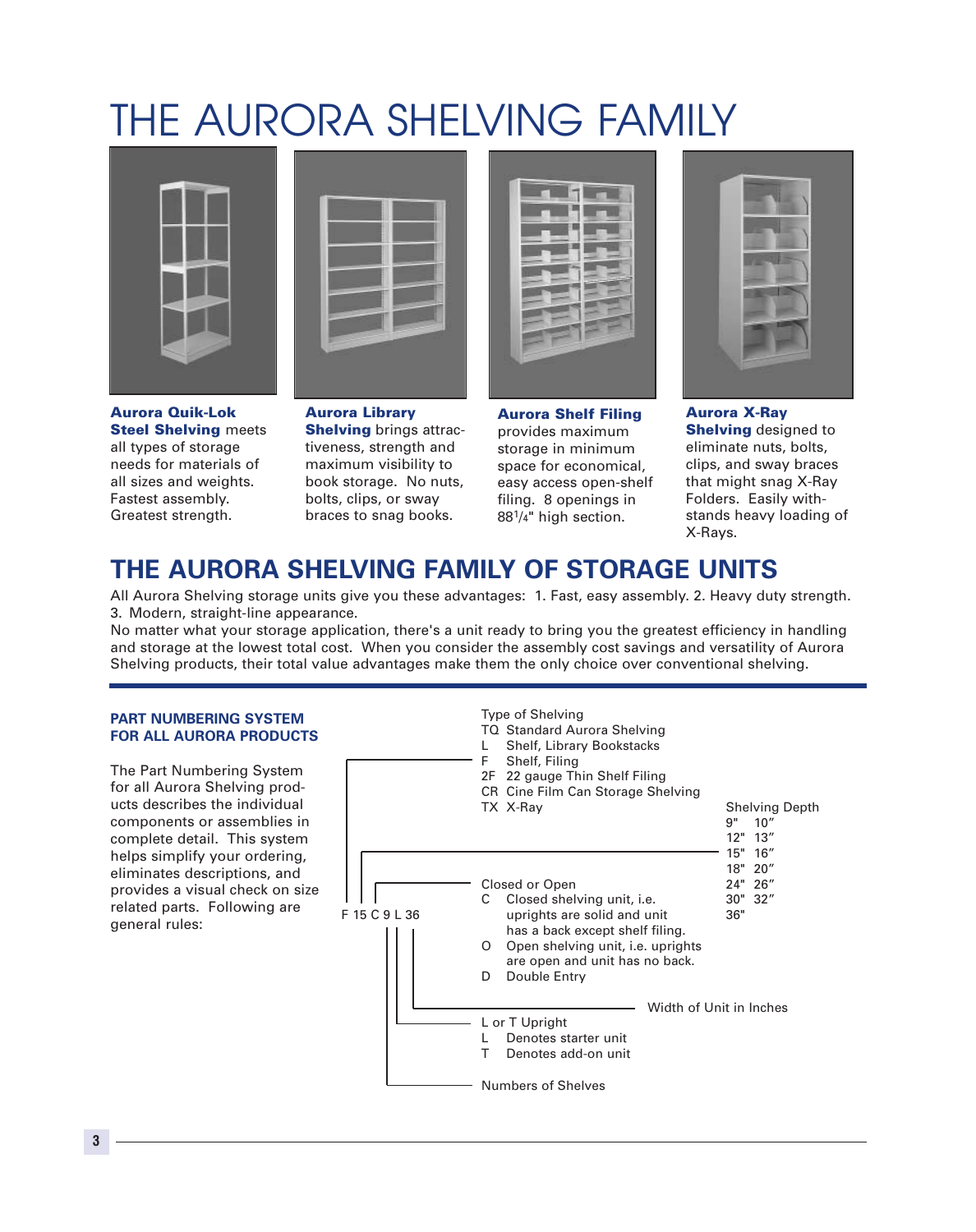# **COMPARE THE MANY ADVANTAGES OF AURORA SHELVING**

### **AURORA SHELVING**

- Rigidity without sway **braces** provides access from all sides and faster assembly. Excellent for double entry storage. Cleaner appearance, too.
- No clips, studs, nuts, or bolts.

Rivets quickly lock into keyhole slots, and shelves adjust on 1- 1/2" centers.

- Full-width shelf supports Unmatched strength and loading capacity.
- Accepts chipboard or plywood shelves for further economy.
- Fastest assembly of any shelving using just 3 basic parts. No tools needed. Saves 30% compared to clip or stud types, 85% compared to nutand-bolt types. Easy to disassemble and move, too.



### **CONVENTIONAL CLIP TYPE SHELVING**

- Sway braces required for rigidity mean more assembly time; also, prevent double entry storage.
- Clips required to secure shelving. Does *not* provide full-width shelf reinforcement.
- Extra reinforcements required when shelves will be subjected to moderate or heavy loading. Difficult to install in the field.
- Does not offer economy advantage of accepting chipboard or plywood shelves.
- Tools required for assemblv: and disassembly is just as time-consuming.

## **CHOICE OF UPRIGHT STYLES**



All Aurora Shelving units can be assembled with either "T" uprights (common post construction for adding more units) or "L" uprights (for row ends). Photos show Standard Shelving; this same concept applies to Library Shelving.

"L" **UPRIGHT.** Used to dress up ends of rows and eliminate the 1" overhang at each row end.





"T" UPRIGHT. Used to gain advantages of common-post construction and, with a modified panel, when wood or laminate end panels are desired.

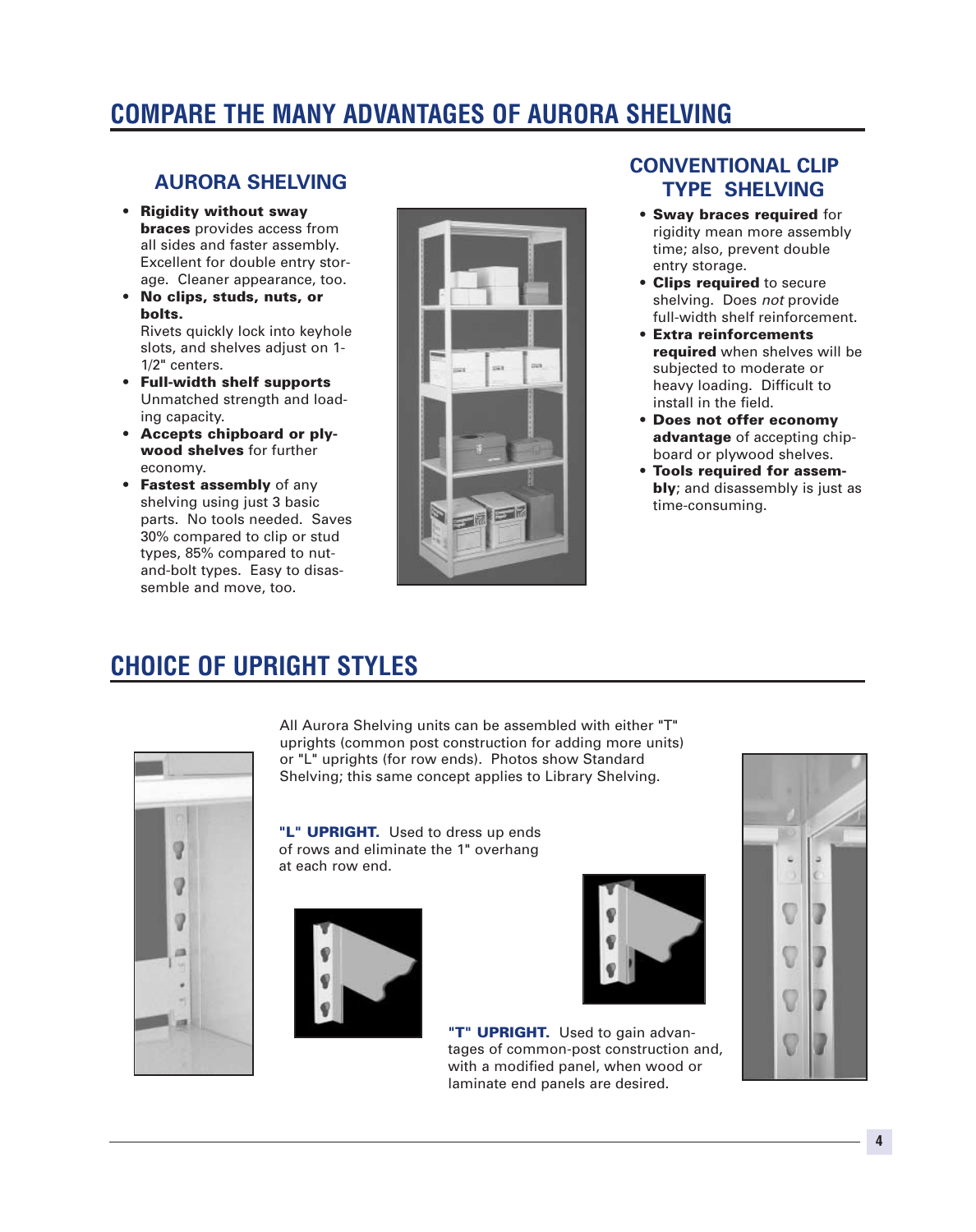# AURORA QUIK-LOK SHELVING



## **CLEAN LINE DESIGN**

One piece back inserts between uprights and is held in place without holes or bolts - by its reverse flange edges.

## **ADJUSTABLE REINFORCEMENTS**



Shelf supports (Part A above) give full width reinforcement, front and back, on every shelf. Adjustable reinforcements (Part B, above) should be positioned at specific points under the shelf.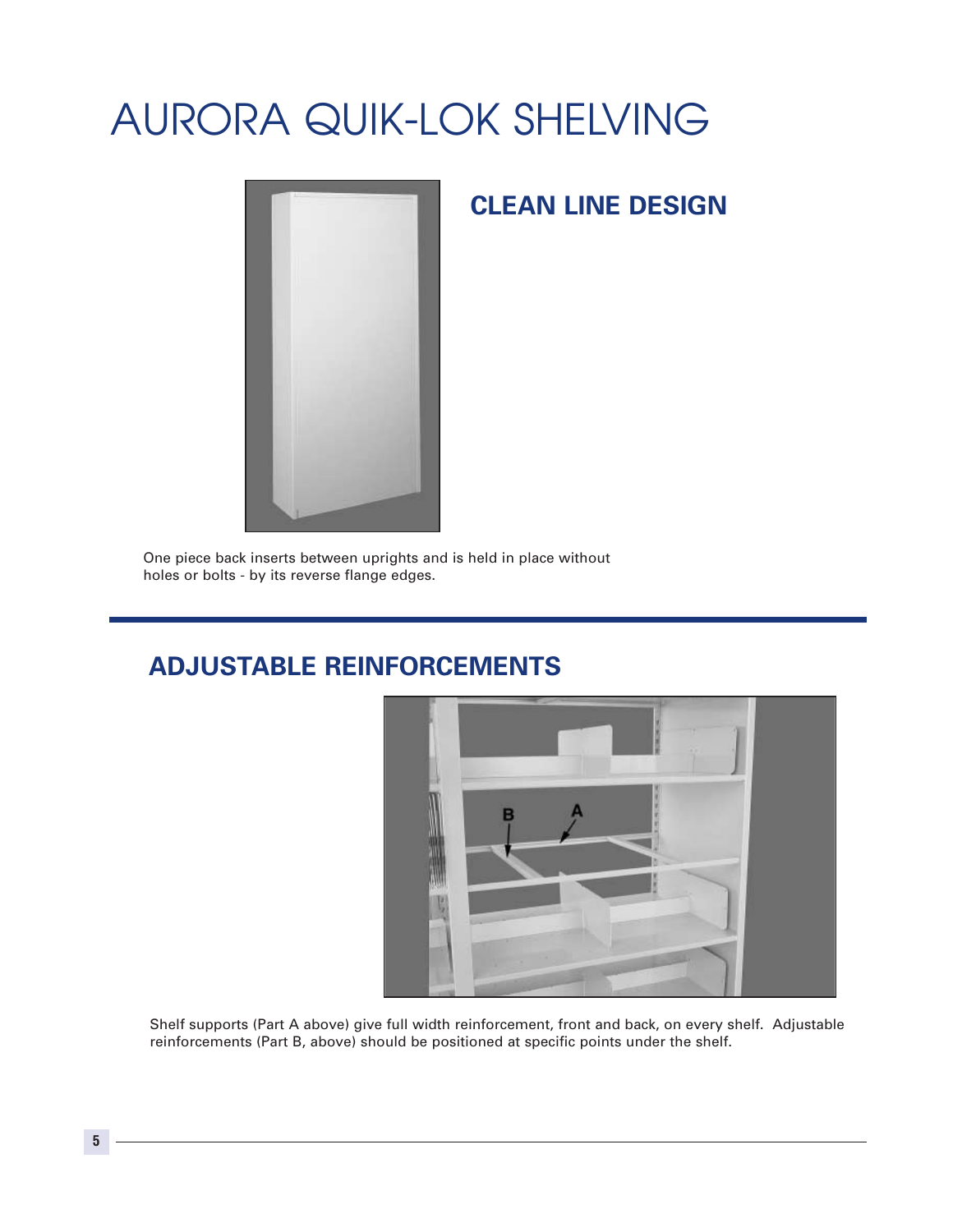# **AURORA QUIK-LOK SPECIFICATIONS**

### **GENERAL:**

The shelving shall consist of three basic parts: uprights, shelves, and shelf supports; which are assembled without any loose nuts, bolts, or studs of any kind, without any sway braces or gussets, and without tools of any kind. There shall be no holes on exposed surfaces, except that the shelves have two holes for center stops. The front and back flange of the shelf shall be flush with the outside face of the post; and the back, where needed, will be flush with the outside face of the post. Shelves shall be adjustable on 1-1/2" centers.

### **OPEN UPRIGHTS:**

Shall consist of two 2" wide 18 gauge cold rolled steel posts rolled into a double wall "T" formation (or "L" formation at row ends, if desired), with keyhole slots on the inner wall only, on 1-1/2" centers. There shall be no holes in the face of the posts. The front and back posts shall be joined by welding three 3-1/8" high 18 gauge spacers to give the required upright depth and rigidity. "T" upright shall be used as a common upright between units.

### **CLOSED UPRIGHTS:**

Same specifications as open uprights, except three 18 gauge spacers are replaced by a welded 24 gauge closure sheet.

### **SHELVES:**

The shelf shall be formed of 18 gauge cold rolled steel with 5/8" flanges on all sides turned in front and back. Shelves are adjustable on 1-1/2" centers.

### **SHELF SUPPORTS:**

Shelf supports shall be formed of 14 gauge hot rolled, pickled steel to the specified width x 1-1/4" high with two additional flanges of 3/4" and 5/8", except that an ear 13/16" at each end shall be left unformed to accept two shoulder rivets. Rivets shall be 7/16" dia. at the head. Each ear of the shelf supports shall contain two solid core shoulder rivets spaced to set into keyhole slots on the inner wall of the uprights. Heavy duty 11 gauge supports are available.

### **BACK:**

The back shall be one piece formed of 22 gauge cold rolled steel without holes, and shall be held in place without fasteners of any kind, by its reverse flanged edges. The side edges of the back shall be formed in two reverse 90° bends, to give a flange of 7/16" and 3/16" wide. This flange shall fit around the post and shall hold the back in place by its flange between the shelf support, the notch in the shelf and the post.

### **SHELF REINFORCEMENTS:**

The shelf reinforcements shall be formed of 16 gauge cold rolled, commercial grade steel to the specified depth x  $11_{16}$ " high and  $13_{18}$ " wide. The shelf reinforcements shall be notched on each end to fit over the inside lip of the shelf supports.

### **FINISH:**

All surfaces are painted in a powder coated Gloss-Tek™ paint finish. Gloss-Tek™ is a raised surface finish that provides non-glare, fingerprint resistant durability. Colors may be selected from the Richards-Wilcox color selector or custom colors can be specified by the customer.

### **ESD PAINT:**

Aurora Shelving can be ordered with special ESD paint that dissipates electrostatic charge for use in applications in the telecommunications, electronics and semiconductor industries. Available in Black or Granite colors.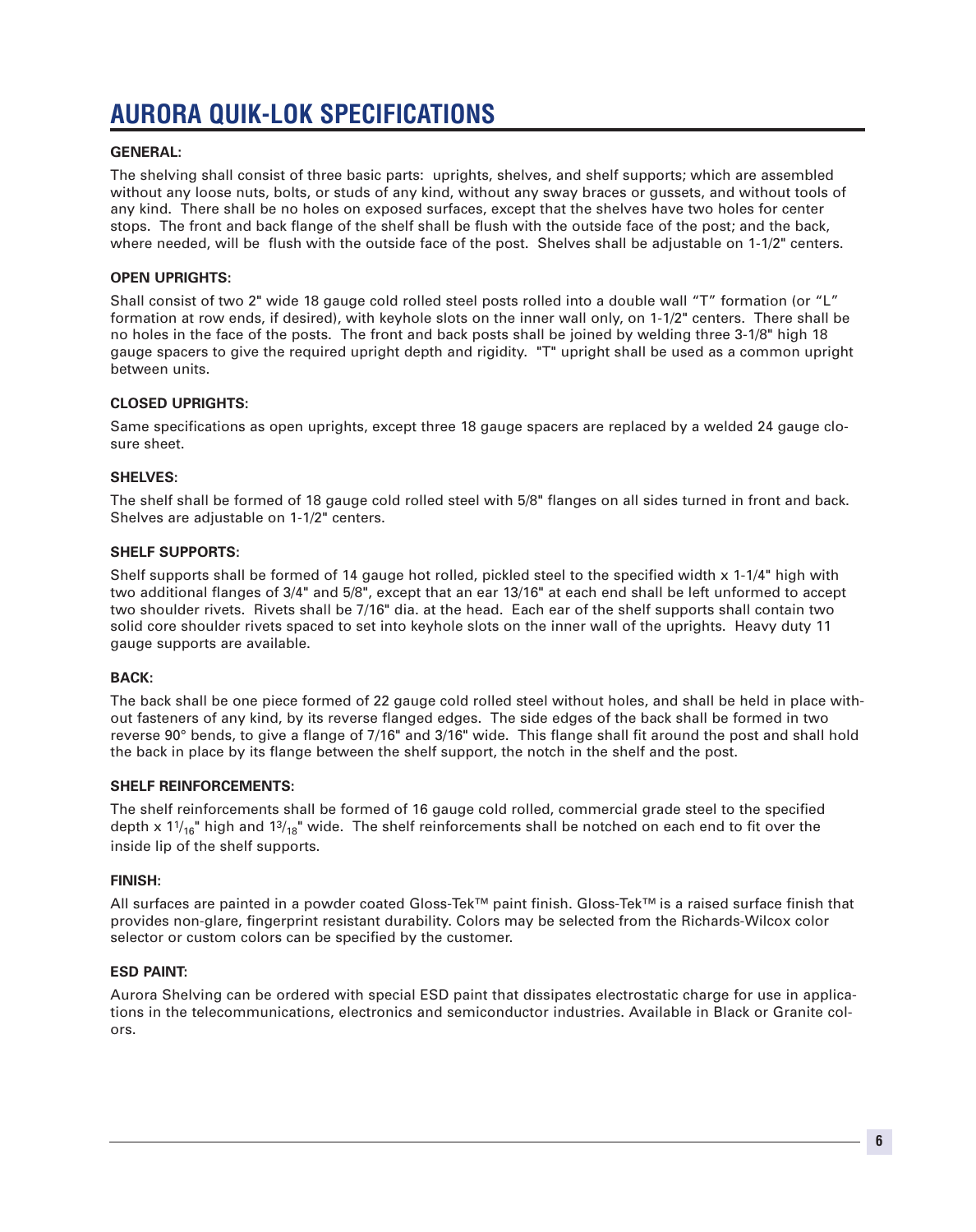# **AURORA ACCESSORIES**

ACCESSORIES to form an endless variety of arrangements for any heavy duty job… tool room and shop parts, storage, display units, vault and file storage



### **QUIK-DOOR™ HINGED DOOR**

Need secure general storage or filing? The Quik-Door can provide it. Locking doors pivot nearly flush with the sides to make storage easy. The Extension Kit allows you to accommodate end tab filing and secure files for HIPAA compliance.

### **SLIDING DOORS**

36" wide doors available in 72" 2 wide and 108" 3-wide sets, complete with top and bottom track, and one lock that locks all doors in a set. Sliding door contains preassembled rollers that give effortless operation, and cannot "clog".





### **QUIK-ROLL™ SECURITY DOOR**

The locking Quik-Roll installs on new Aurora Shelving or retrofits to existing Aurora Shelving within minutes. Your files stay in place, no need to unload.

Lock the unit with a single push-button key, unlock the system and the counterbalanced door gently springs up. How's that for 'quik' security and HIPAA compliance.





### **ROLLOUT DRAWER**

Rollout Drawers are available in either 36" or 42" widths with optional security locks. Designed to be used in 15" deep shelving applications, rollout drawers can be configured with converter bars for letter-to-legal and front-toback filing. Accuride® glides guarantee smooth movement. Double interlock secures the drawer, allowing only one drawer to be opened at a time.

### **RETRACTABLE DOORS**

Outfit 15" deep Aurora Shelving with retractable doors in widths of 36" or 42".

Accuride® glides ensure smooth operation and optional locks provide selective security.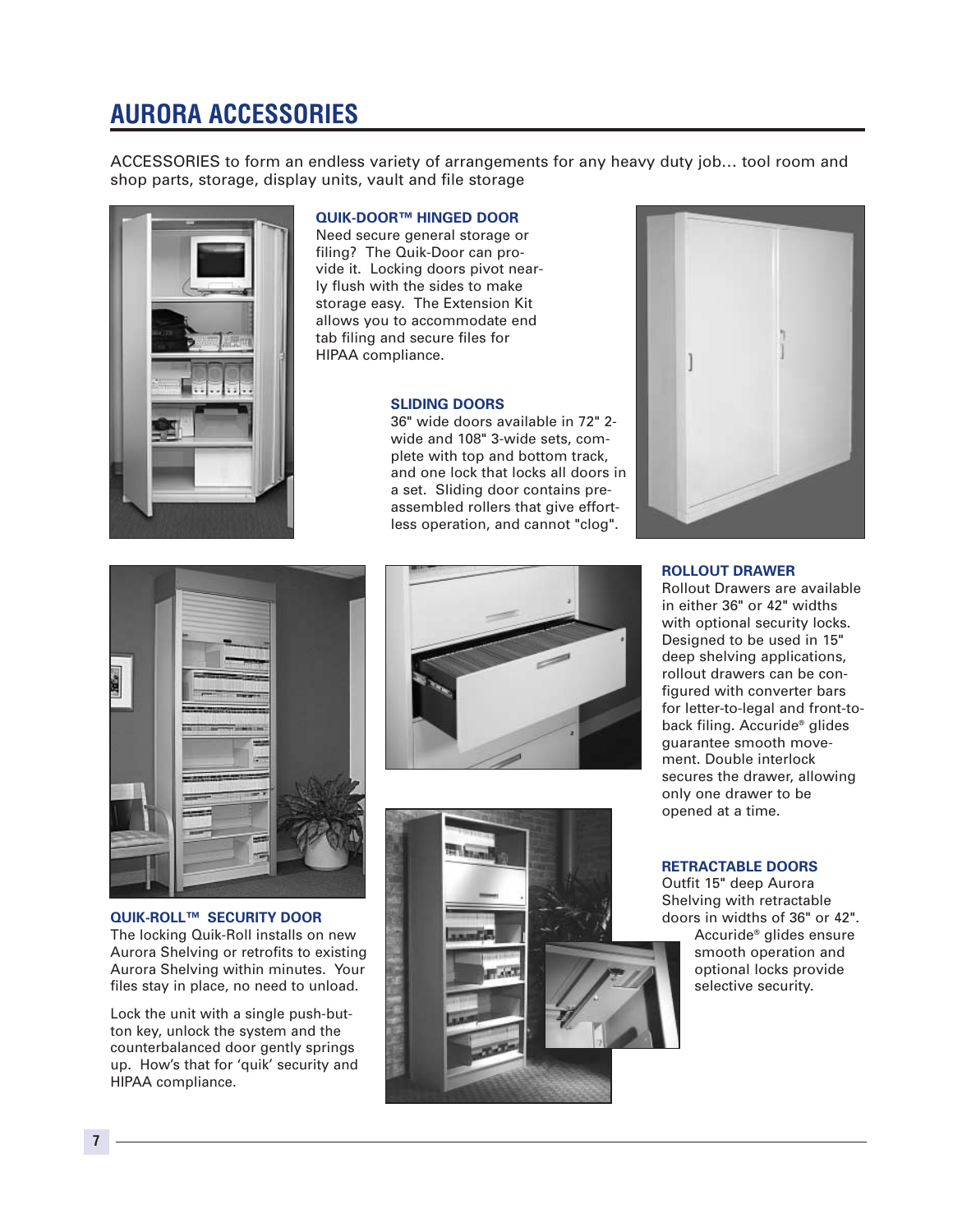

### **SHIM (Optional)**

Compensates for unlevel floors, and protects tile from marring.



### **PLASTIC FEET (Optional)**

Four for each "T" style upright (two for "L" uprights) fit into bottom of post to prevent damage to floors and carpets.



### **AISLE TIE**

Position Aisle Tie in opposing T uprights overhead to secure shelving across an aisle. Available in three sizes: 36", 42" and 48" aisle widths.



### **QUIK-BASE™\***

Quik-Base<sup>™</sup> is a unique multi-functional component that combines the usefulness of a shelf support, front base and flooranchoring device **all** in one. With Quik-Base™, all Aurora Shelving units will be secured in a much better, more positive manner.



#### **ADJUSTABLE AISLE TIE**

The Adjustable Aisle Tie is used when an application calls for aisles that are not typical or standard width. This special Aisle Tie can

be adjusted on one-inch centers to change the size of an aisle. This flexibility can allow for an extra row of shelving or can accommodate design challenges such as working around a column.



### **SHELF REINFORCEMENT**

Used to prevent deflection of the shelf and evenly distributes the weight load.



### **LABEL HOLDER**

(shelf length) Adhesive backing sticks to shelf. Six 6" labels included with each 34" holder.



### **WALL ANCHOR (Optional)**

Ties shallow sections of shelving to wall. Adjustable to compensate for molding if necessary. One every other post is ample.



**REEL RACK**

Fits between shelf supports on 12" deep unit. No shelves required. Two sizes available. Wires 1- 1/16" apart and 7" high (27 openings) designed to

hold 16 MM film. For computer tape reel storage, wires are spaced 1-1/2" apart (20 openings).





### **U Clip (Optional)**

Grips open uprights together on back to back open shelving. Two recommended for each pair of back to back posts.

### **CLOTHESPIN (Optional)**

Grips closed uprights together on back to back closed shelving. Use one in top of each pair of back to back posts.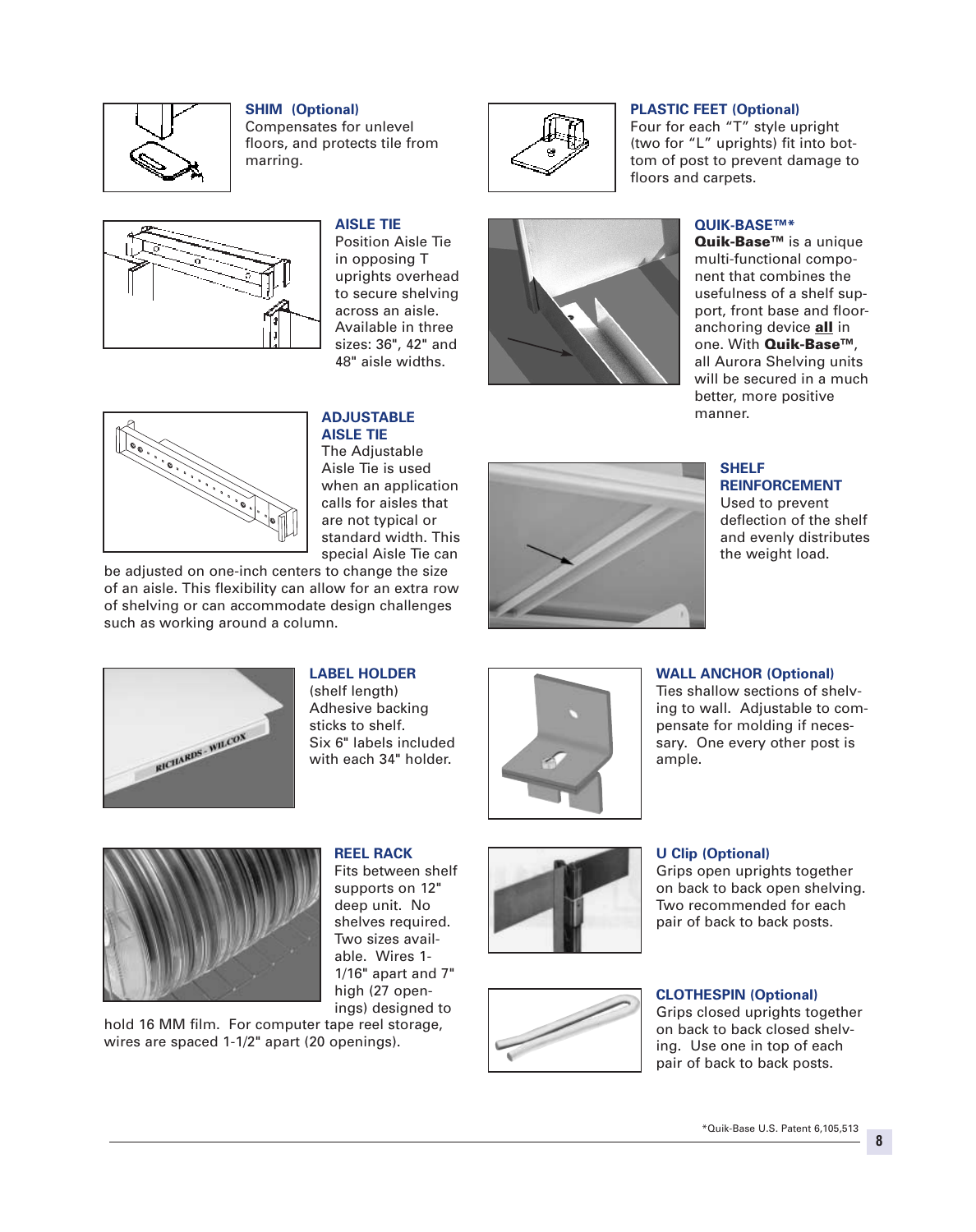# **ORDERING INFORMATION**

### COMPARISON OF METHODS

Ordering by unit is simpler with less chance of error than by part. Using all "T" posts makes ordering simplest, and allows future additions to hook into existing shelving, but adds 2" to row length. Using "L" posts on end uprights omits the 2" overhang and allows an over-all row length equal to the exact width of the unit times the number of units. Also, the "L" posts provide dressier ends along aisles. Note that closed "L" uprights can be substituted for the open "L" uprights to give "finish panel" effect at ends of rows.

### TYPICAL REQUIREMENT

Top or "Plan" view shown. 5 sections of single row open shelving 36"W x 18"D x 881/4"H, 7 shelves per section, arranged in 1-row of 3 sections and 1-row of 2 sections.

 $\mathbf{x}$ 

ar s

 $\ddagger$ 



**ORDER BY UNIT**

A 5 ea. TQ1807T36 - 36"w x 18"d x 881/4"h open shelving sections, 7 shelves.

, Ł

¥,

**B** 2 ea. 18880T- 18"d x 88<sup>1</sup>/4"h open uprights, for end of rows.



¥.

**ORDER BY UNIT**

- A 2 ea. TQ1807L36 36"w x 18"d x 881/4"h open shelving sections, 7 shelves, ("L" Posts)
- B 3 ea. TQ1807T36 36"w x 18"d x 881/4"h open shelving sections, 7 shelves, ("T" Posts)

**ORDER BY PART** 7 ea. 18880T -

 $\frac{1}{2}$ 

an I

**Using "T" Upright at End**

x,

÷.

35 ea. 3618T - 36"w x 18"d shelves

| 4 ea. 18880L - | 18"d $\times$ 88 <sup>1</sup> /4"h open uprights              |
|----------------|---------------------------------------------------------------|
|                | ("L" Posts)                                                   |
| 3 ea. 18880T - | 18"d $\times$ 88 <sup>1</sup> / <sub>4</sub> "h open uprights |
|                | $('T''$ Posts)                                                |
| 35 ea. 3618T - | 36"w x 18"d shelves                                           |
| 70 ea. 3614S - | 36"w shelf supports                                           |
|                |                                                               |

18"d  $\times$  88 $\frac{1}{4}$ "h open uprights

r r

36"w shelf supports

ĸ.

### **IMPORTANT DIMENSIONS**

### **FRONT VIEW (ELEVATION)**

"T" POST CONSTRUCTION



### "L" POST CONSTRUCTION





Deduct  $1<sup>1</sup>/4$ " shelf flange from shelf centers to compute clear opening.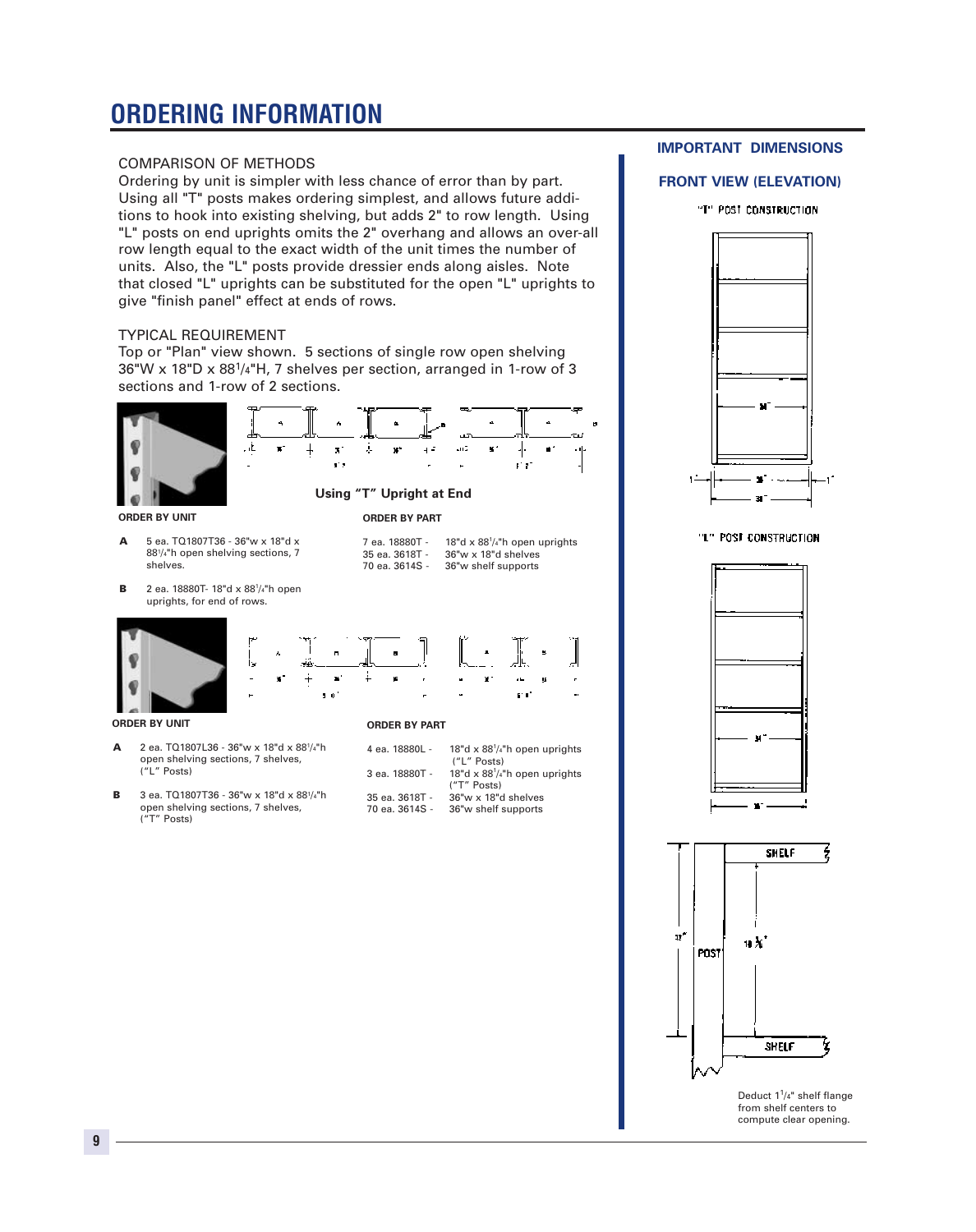# AURORA LIBRARY SHELVING

### **THE IDEAL CHOICE FOR CORPORATE, PROFESSIONAL AND PUBLIC LIBRARIES**

Today's professional library must be well-planned, multi-functional, space efficient and have an aesthetic appeal that blends compatibly with existing decor. The incredible flexibility of the Aurora Shelving design concept has made Aurora Library Shelving the system of choice for many progressive libraries in both the public and private sector. Architects and



designers appreciate the ease with which Aurora Library Shelving adapts to custom applications. Aurora Shelving Products also feature a line of elegant wood-clad library shelving, Wood-Tek, that is pictured in the illustrations below. Custom work surfaces can be added to complement any interior design. A full range of accessories is available to meet every functional requirement.



### **AURORA LIBRARY SHELVING SELECTION GUIDE**

NOTE: Part numbers are self-descriptive. Descriptions given here for illustrative purposes only.

| choose from: | 3 styles                       | 21 sizes                                                                                                                                                                              |
|--------------|--------------------------------|---------------------------------------------------------------------------------------------------------------------------------------------------------------------------------------|
|              | Open<br>Closed<br>Double Entry | 4 widths<br>30", 36", 42", 48"<br>9 depths<br>9", 10", 12" 13", 16", 18", 20", 24", 26"                                                                                               |
|              |                                | 8 heights<br>40 <sup>1</sup> /4", 64 <sup>1</sup> /4", 76 <sup>1</sup> /4", 85 <sup>1</sup> /4", 88 <sup>1</sup> /4", 97 <sup>1</sup> /4", 100 <sup>1</sup> /4", 121 <sup>1</sup> /4" |

### **TYPICAL REQUIREMENTS**

Top or "Plan" views shown. 5 sections of double entry library shelving 36" wide x 18" deep x  $88<sup>1</sup>/4$ " high, 8 shelves per section, arranged in 1 row of 3 sections and 1 row of 2 sections.

### **"T" POST CONSTRUCTION**



"A" 5 EA. L18D8T36 Add-On, 36" wide x 18" deep x 88 $1/4$ " high, 8 shelving sections, 8 shelves per section. "B" 2 ea. 1888WT library upright.

### **"L" POST CONSTRUCTION**



"A" 2 EA. L18D8L36, Starter 36" wide x 18" deep x 88 $1/4$ " high, 8 shelves.

 $"B"$  3 ea. L18D8T36, Add-On 36" wide x 18" deep x 88 $1/4"$ high, 8 shelves per section.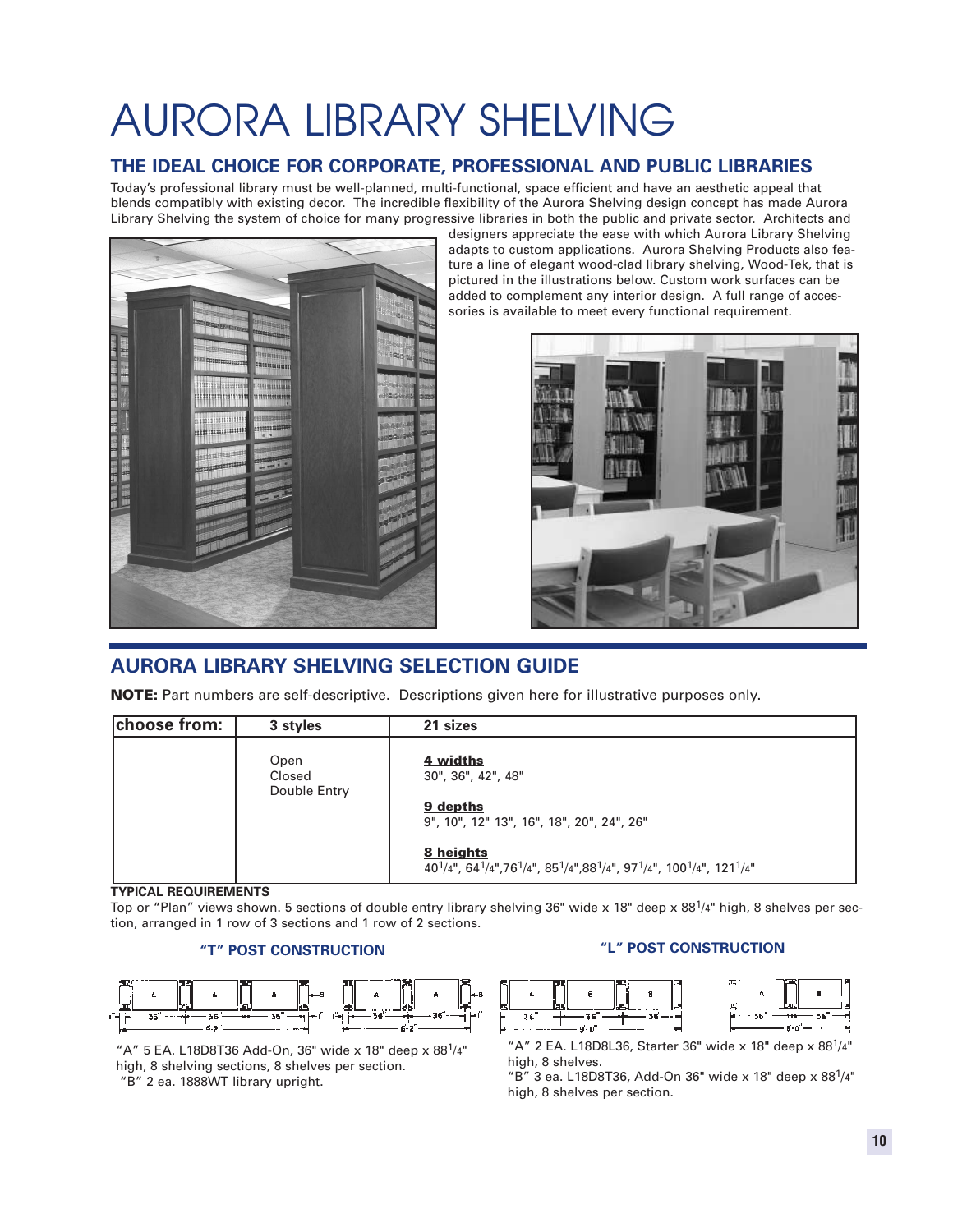### GENERAL:

The shelving shall consist of the following basic parts: uprights, shelves, front bases, and shelf supports; which are assembled without any loose nuts, bolts, or studs of any kind; without any sway braces or gussets; and without tools of any kind. There shall be no holes on exposed surfaces. The front and back flange of the shelf shall be flush with the face of the post; and the back, where needed, will be flush with the face of the post. Shelves shall be adjustable on 1-1/2" centers.

### UPRIGHTS:

Shall consist of two 2" wide 18 gauge cold rolled steel posts rolled into a hollow "T" formation (or "L" formation at row ends) with keyhole slots on the inner back face on 1-1/2" centers. There shall be no holes in the face of the posts. The front and back posts shall be joined by two 24 gauge steel sheets full height of posts, forming a double wall construction. Shelf and support mounting and adjustment are semi-concealed in recessed channel of flush side wall at front and back. Common upright principle requires the use of only one "T" upright between units.

### SHELVES:

The shelf shall be formed of cold rolled steel with 5/8" flanges on all sides turned in front and back. Shelves are adjustable on 1-1/2" centers. 9", 10", and 12" shall be 22 gauge and 18", 20", 24" and 26" deep shelves shall be 18 gauge.

### SHELF SUPPORTS:

30" and 36" wide shelf supports shall be formed of 14 gauge, 42" and 48" wide formed of 11 gauge hot rolled, pickled steel to the specified width x 3/4" high with two additional flanges of 1-1/8" and 5/16", except that an ear 13/16"at each end shall be left unformed to accept two shoulder rivets. Rivets shall be 7/16" dia. at the head. Each ear of the shelf supports shall contain two solid core shoulder rivets spaced to set into keyhole slots on the inner face of the uprights.

### BACK:

The back shall be one piece formed of 22 gauge cold rolled steel, and shall be held in place without fasteners of any kind, by its reverse flanged edges. The side edges of the back shall be formed in two reverse 90° bends to give a flange of 3/8" and 3/16" wide. This flange shall fit around the post and shall hold the back in place by its flange between shelf support and the post.

### QUIK-BASE™\*:

Quik-Base<sup>™</sup> combines a shelf support, front base, and floor-anchoring device all in one. Units can be anchored through each end of a 16 gauge channel that allows the attachment points with the floor to be closer to the upright posts giving a much wider stance for a superior method of anchoring. Each end of the **Quik-**Base<sup>™</sup> shall have two solid core shoulder rivets spaced to set into keyhole slots on the inner face of the uprights.

### FINISH:

All surfaces are painted in a powder coated Gloss-Tek™ paint finish. Gloss-Tek™ is a raised surface finish that provides non-glare, fingerprint resistant durability. Colors may be selected from the Richards-Wilcox color selector or custom colors can be specified by the customer.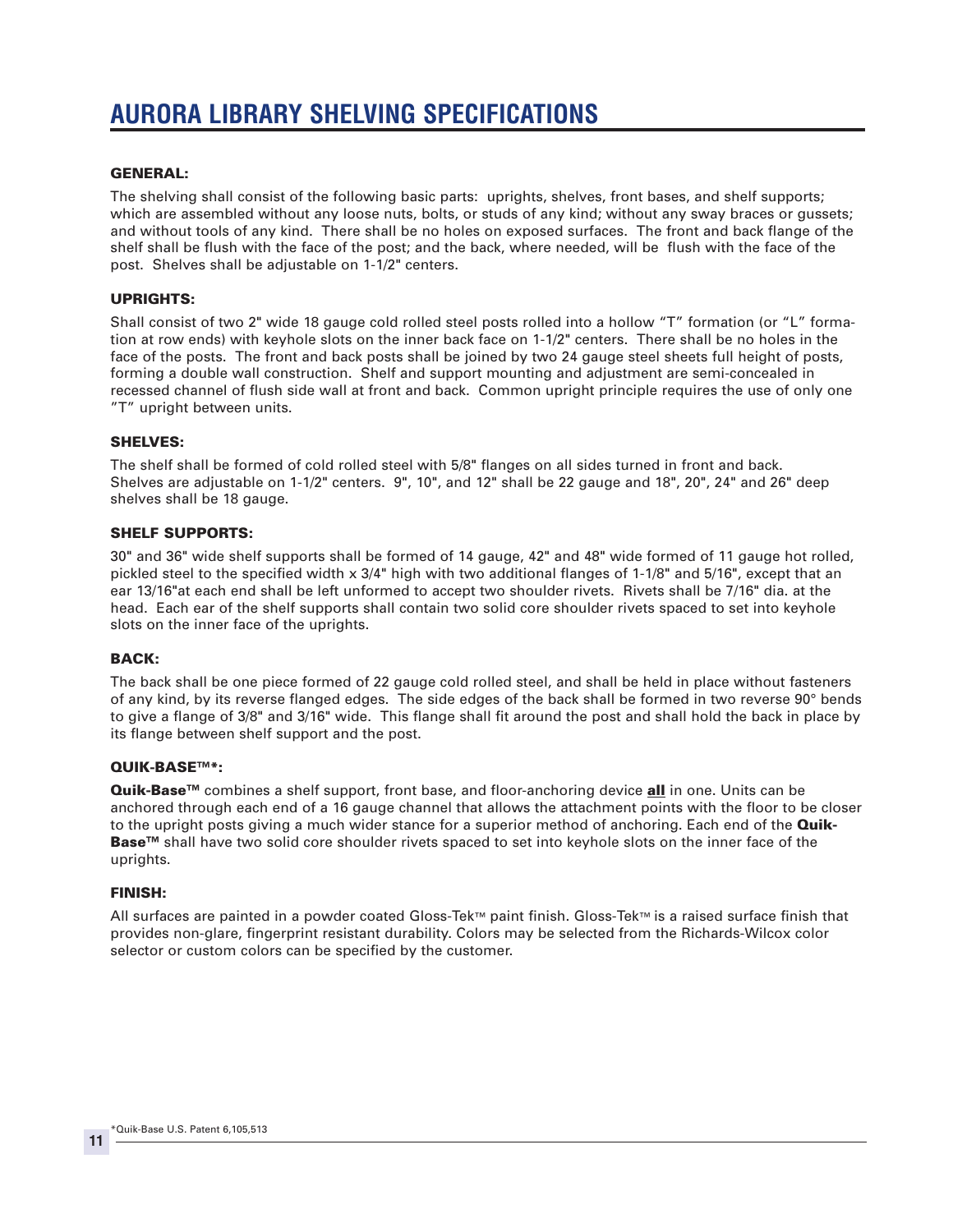## **AURORA LIBRARY SHELVING ACCESSORIES**



### BOOK SUPPORT

Snaps in quickly and holds books firmly in place. Part No. 9WS

### MAGAZINE DOOR

Creates an attractive display area for magazines plus ample storage space for old issues. Door swings up easily for quick access to storage area. Part No. 3613MD





### NEWSPAPER STICK HOLDER

Newspaper display sticks furnished with the unit. Sticks can be removed and replaced easily. Part No. 36 NS 12 SHL 12 SHR

### REFERENCE SHELF

A writing surface can be located in the shelving, which slides under a standard shelf. Part No. 3010RS for 9" and 10" deep shelving units and Part No. 3012RS for all others.

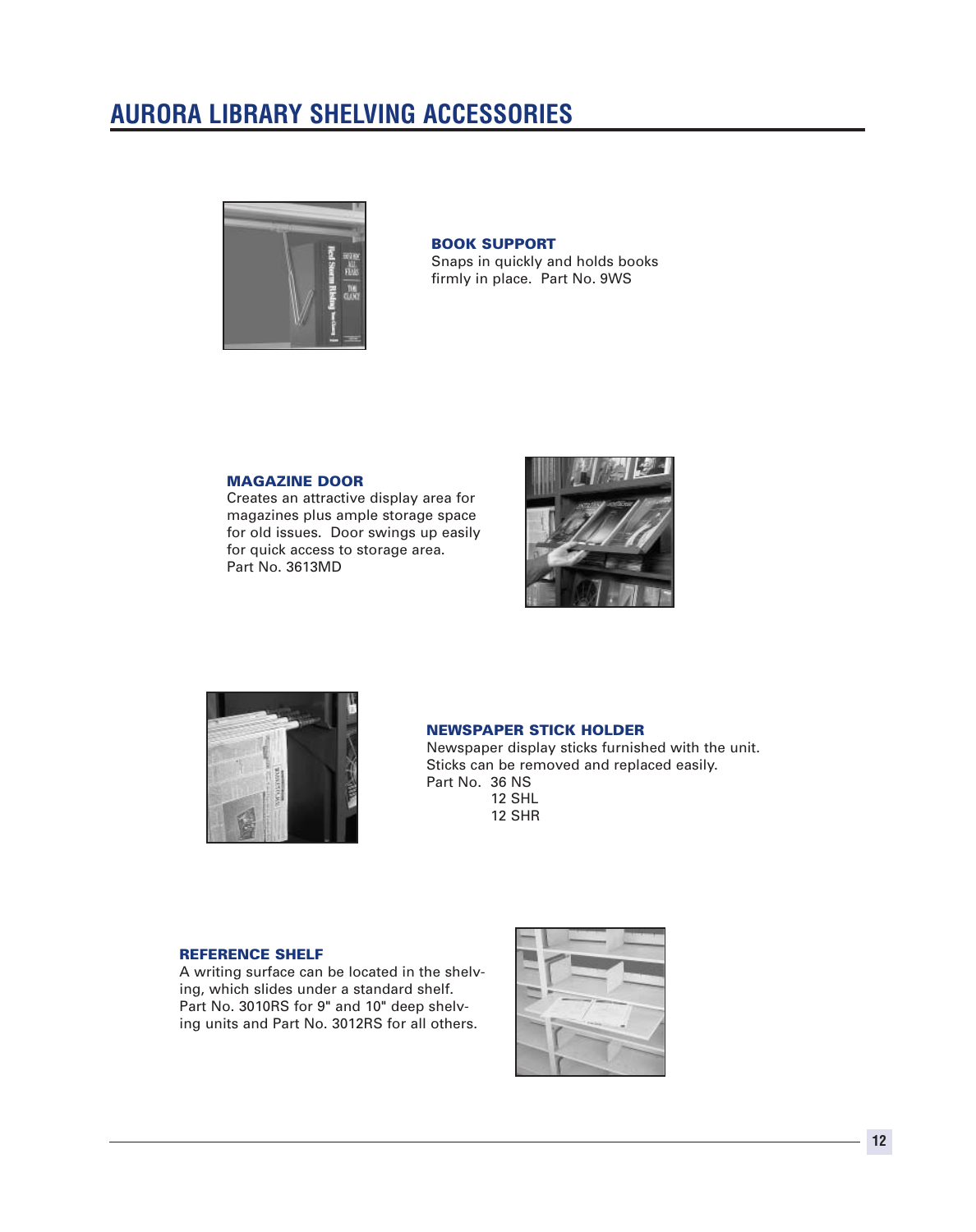# AURORA SHELF FILING & X-RAY SHELVING

### **AURORA SHELF FILING FOR EFFICIENT, ECONOMICAL STORAGE.**

Gain all the advantages of open shelf filing…fast accessibility, greater visibility of filed materials, better use of space and overall economy…with unique, Aurora Shelf Filing.

### Only Aurora Shelving Units Offer You All These Features:

- Fast, easy, no-tool assembly by hand- no screws, bolts, clips or other fasteners needed for basic shelving units.
- Unmatched strength and rigidity *without* sway braces.
- Available in seven heights  $40^{1/4}$ ", 641/4", 761/4", 851/4", 881/4", 971/4" 1001/4" and 1211/4. Eight depths 12", 13", 15" and 16" for single entry files, and 24", 26", 30" and 32" for double entry files; and four shelf widths 30", 36", 42" and 48".
- All surfaces are painted in a powder coated Gloss-Tek™ paint finish.
- Maximum visibility and access for both single entry and double entry installations.
- No worry about snagging folders on braces or fasteners.
- Slip-in dividers fit slotted shelves, can be easily changed or removed excellent for all types of open filing.
- The truly simplified system- fewer parts than bracket type shelving.





Foot for Foot, Aurora Shelf Units Are Your Best Shelf Filing Buy

Unique file dividers slip quickly, easily into slots; hold files upright, assuring neat appearance.



Reference shelf can be located under a standard shelf, provides a convenient writing surface. Slides out of sight when not in use. Can be used with all types of Aurora Shelving. (When used with  $97^{1/4}$ " or  $76^{1/4}$ " Shelf Filing, the bottom shelf should be lowered to the floor to maintain proper shelf spacing; however, special shelf supports with ears cut off must be used. When used with 88<sup>1</sup>/4" height, the bottom shelf is lowered to  $2^{3}/4$ " from floor.

### **THE AURORA SHELVING DESIGN ASSURES FAST ASSEMBLY**

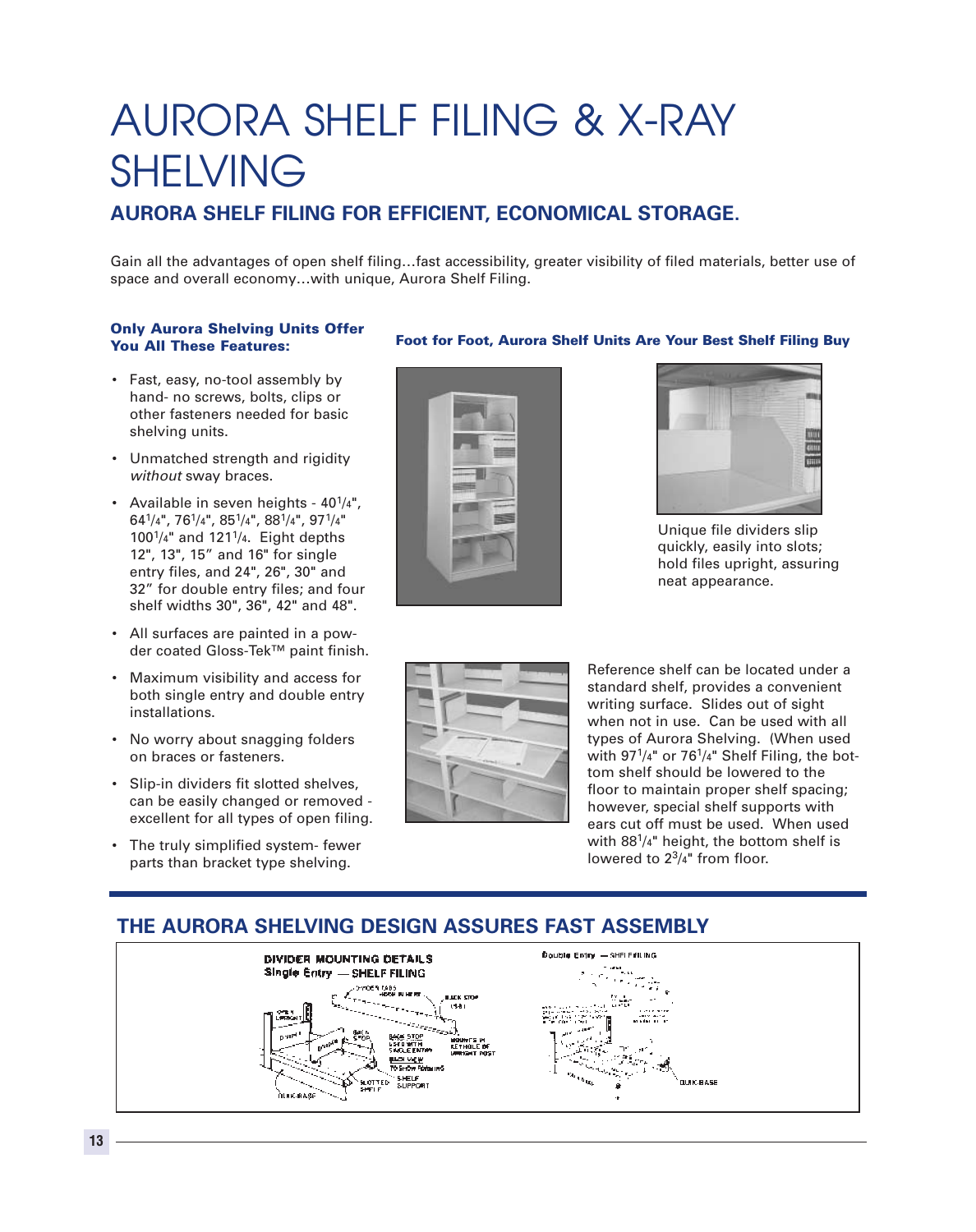# **AURORA SHELF FILING SELECTION GUIDE**

Only Aurora Shelf Filing offers such a wide selection of shelf sizes to meet all your requirements.

You can select from widths of 30", 36", 42" and 48" and depths of 12", 13", 15", 16", 24", 26" and 30" and 32". And for even greater versatility you can arrange the shelving as single entry, double entry, and back-to-back.

Select the best combination of Aurora Shelf Filing sizes and types to match your filing needs and available space. For estimated maximum shelf load limits call Customer Service.



## **AURORA X-RAY SHELVING FOR UNMATCHED STRENGTH, EASY ACCESS**

The Aurora Shelving design benefits are available for X-Ray storage. The complete lack of nuts, bolts, clips or sway braces eliminates the most common causes of snagged and torn X-Ray jackets. Fastest assembly is assured, and no tools are needed.

The superb strength means that Aurora Shelving easily withstands the heavy loading of X-Rays and maintains excellent rigidity.

Single and double entry configurations are available in 15", 18", 30", and 36" deep shelves in widths of 36", 42" and 48". For estimated maximum shelf load limits call Customer Service.



Typical 36" wide Aurora X-Ray section is  $88^{1/4}$ " high with six shelves and five openings. Standard assemblies include three file dividers for each opening and two reinforcements per shelf (except the top shelf).



Full height X-Ray Dividers Model 1616FHD (Single Entry) and 1616FHDDE (Double Entry)

### **DIVIDER**

| Part No.   | Size H. x D.               |
|------------|----------------------------|
| 1310 FD    | $10'' \times 12^{13/16''}$ |
| 1610 FD    | $10'' \times 15^{13}/16''$ |
| 1616 FHD   | 16" x 1513/16"             |
| 1616 FHDDE | 16" x 1513/16"             |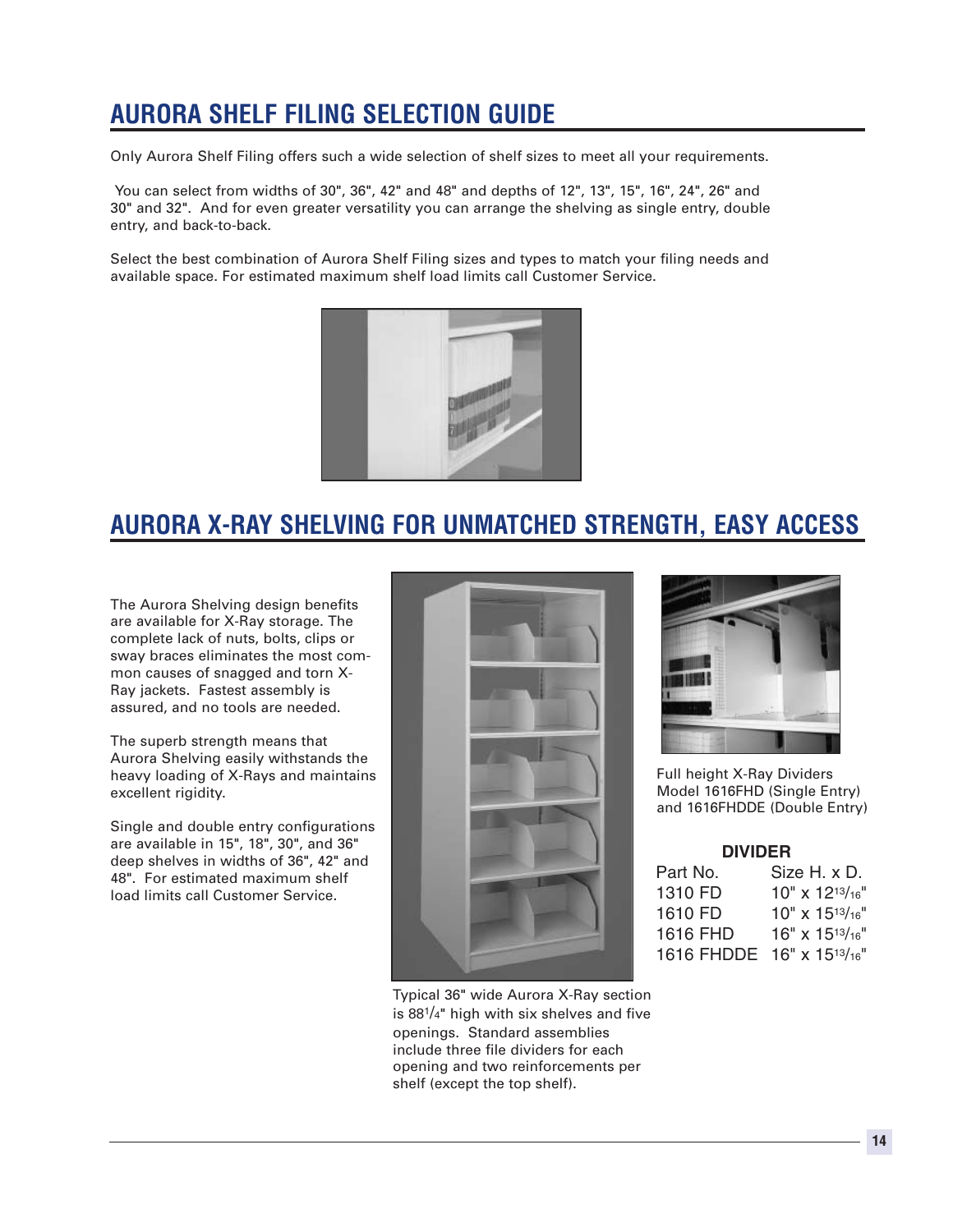# **AURORA SHELF FILING SPECIFICATIONS**

### GENERAL:

The shelving shall consist of the following basic parts: uprights, shelves, front bases, and shelf supports, which are assembled without any loose nuts, bolts, or studs of any kind; without any sway braces or gussets; and without tools of any kind. Except for divider locating slots, there shall be no holes on exposed surfaces. The front and back flange of the shelf shall be flush with the face of the post; and the back, where needed, will be flush with the face of the post. Shelves shall be adjustable on 1-1/2" centers.

### OPEN UPRIGHTS:

Shall consist of two 2" wide 18 gauge cold rolled steel posts rolled into a double wall "T" formation (or "L" formation at row ends) with keyhole slots on the inner wall only, on 1-1/2" centers. There shall be no holes in the face of the posts. The front and back posts shall be joined by welding 3-1/8" high 18 gauge spacers to give the required upright depth and rigidity. Open uprights to be manufactured to heights specified. "T" upright shall be used as a common upright between units.

### CLOSED UPRIGHTS:

Same specifications as open uprights, except 18 gauge spacers are replaced by a welded 24 gauge closure sheet.

### SHELVES:

The shelf shall be formed of 18 gauge cold rolled steel with 5/8" flanges on all sides turned in front and back. Shelves are adjustable on 1-1/2" centers (22 gauge shelves also available). Single entry shelves shall have two rows, and double entry 4 rows of slots to accept file divider tabs.

### SHELF SUPPORTS:

Shelf supports 30" and 36" shall be formed of 14 gauge hot rolled, 42" and 48" shall be formed of 11 gauge hot rolled pickled steel to the specified width x 3/4" high with two additional flanges of 1-1/8" and 5/16", except that an ear 13/16"at each end shall be left unformed to accept two shoulder rivets. Rivets shall be 7/16" dia. at the head. Each ear of the shelf supports shall contain two solid core shoulder rivets spaced to set into keyhole slots on the inner wall of the uprights.

### BACK STOP:

The 16 gauge flanged back stop shall provide a 2-1/4"high back strip across the back edge of the single entry shelf. It shall attach to the inside face of the back posts on either side with tabs set into post key holes. The top edge shall be slotted on same spacing as the shelf to retain and stabilize the file dividers.

### BACK:

In addition to the backstops (where required), the back shall be one piece formed of 22 gauge cold rolled steel, and shall be held in place without fasteners of any kind, by its flanged edges. The side edges of the back shall be formed in one 90° square bend, and one 90° reverse bend to give a flange of 3/8" and 7/32" wide. This flange shall fit around the post and shall hold the back in place by its flange between shelf support and the post. The bottom edge of the back shall be formed in a 90° squared bend to give a flange 1/2" wide. The top shall have one 90° square bend 3/8" wide and one 90° reverse bend 1-1/8"wide. The back flange of the shelf shall be flush with the back.

### CENTER STOP:

The 24 gauge 2-1/4" high center stop flanged at bottom edge and box formed at top is bolted to and forms a divider along the center of the shelf to divide it for double entry filing on the same shelf. It is slotted with the same slot spacing as the shelf to retain and stabilize the opposing file dividers.

### QUIK-BASE™\*:

Quik-Base™ combines a shelf support, front base, and floor-anchoring device all in one. Units can be anchored through each end of a 16 gauge channel that allows the attachment points with the floor to be closer to the upright posts giving a much wider stance for a superior method of anchoring. Each end of the **Quik-Base™** shall have two solid core shoulder rivets spaced to set into keyhole slots on the inner face of the uprights.

### FILE DIVIDERS:

18 gauge flat file dividers shall have 2 shelf tabs on the bottom edge and one hook tab on the back edge to locate and firmly support the dividers on the shelf.

### **SHELF REINFORCEMENTS:**

The shelf reinforcements shall be formed of 14 gauge hot rolled, pickled steel to the specified depth x 5/8" high and  $1^1/4"$ wide. The shelf reinforcements shall be notched on each end to fit over the inside lip of the shelf supports.

### FINISH:

All surfaces are painted in a powder coated Gloss-Tek™ paint finish. Gloss-Tek™ is a raised surface finish that provides non-glare, fingerprint resistant durability. Colors may be selected from the Richards-Wilcox color selector or custom colors can be specified by the customer.

### **ESD PAINT:**

Aurora Shelving can be ordered with special ESD paint that dissipates electrostatic charge for use in applications in the telecommunications, electronics and semiconductor industries. Available in Black or Granite colors.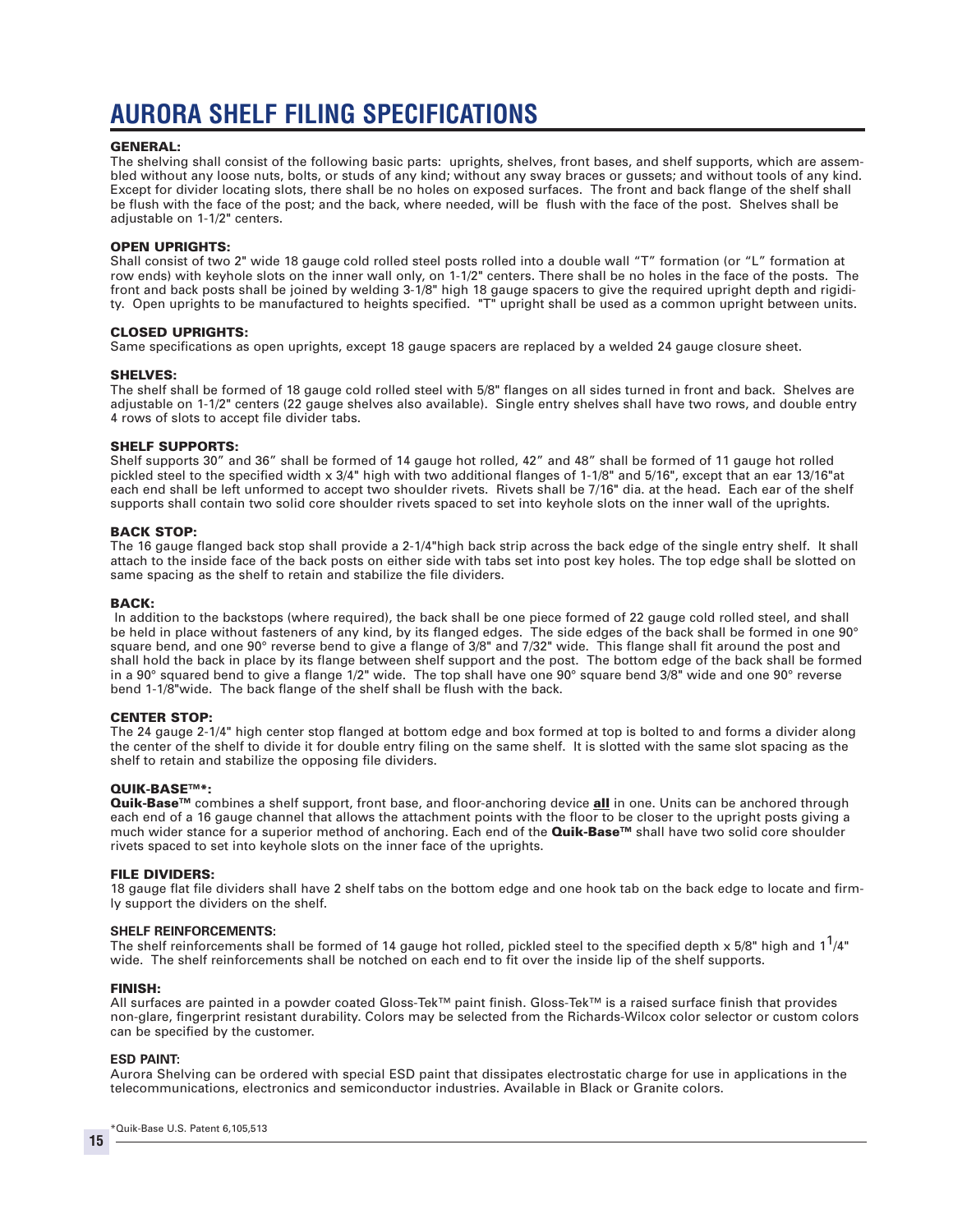# **AURORA SHELF FILING COMPONENTS**

**UNIT** - Shelves are spaced on 10<sup>1</sup>/2" centers for standard filing with a  $9<sup>3</sup>/4$ " clear opening and are adjustable on  $1^{1}/2$ " centers. A 12 inch shelf spacing is required for a reference shelf. Units that are 76 $^{1}/4$ " and 97 $^{1}/4$ " in height use two single rivet supports when a reference shelf is part of the unit and are standard in 64<sup>1</sup>/4" high units. In 76 $^1$ /4" and 97 $^1$ /4" high units start building shelves at 2 $^3$ /4" from floor and at 4 $^1$ /4"  $\,$ in 88 $^1$ /4" high units.

QUIK-BASE™ - Comes in  $2^3/4"$  and  $4^1/4"$ heights.



CENTER STOP - Used in double entry units and is fastened to shelves with nuts and bolts. Finger tighten first. Put in a couple of dividers and adjust center stop so dividers are straight, then tighten nuts and bolts.

**SLOTTED BACK STOP** - Used in single entry units with tabs going into first and second full keyholes above the shelf.





FILE DIVIDERS - Install by putting bottom shoe tab into front shelf slot then lower back tab into slot of center or back stop and bottom tab into back slot of shelf. One file divider is used on each far end of shelf and the rest may be adjusted as needed.

REINFORCEMENTS - Install before placing shelf over supports. Hook reinforcements over support flanges about 8" in from the end of support.



Use wall ties and **Quik-Base™** to fasten units to walls and floors. Aisle ties are used to anchor multiple units to each other. Floor shims must be used for leveling. These items are available in current price list.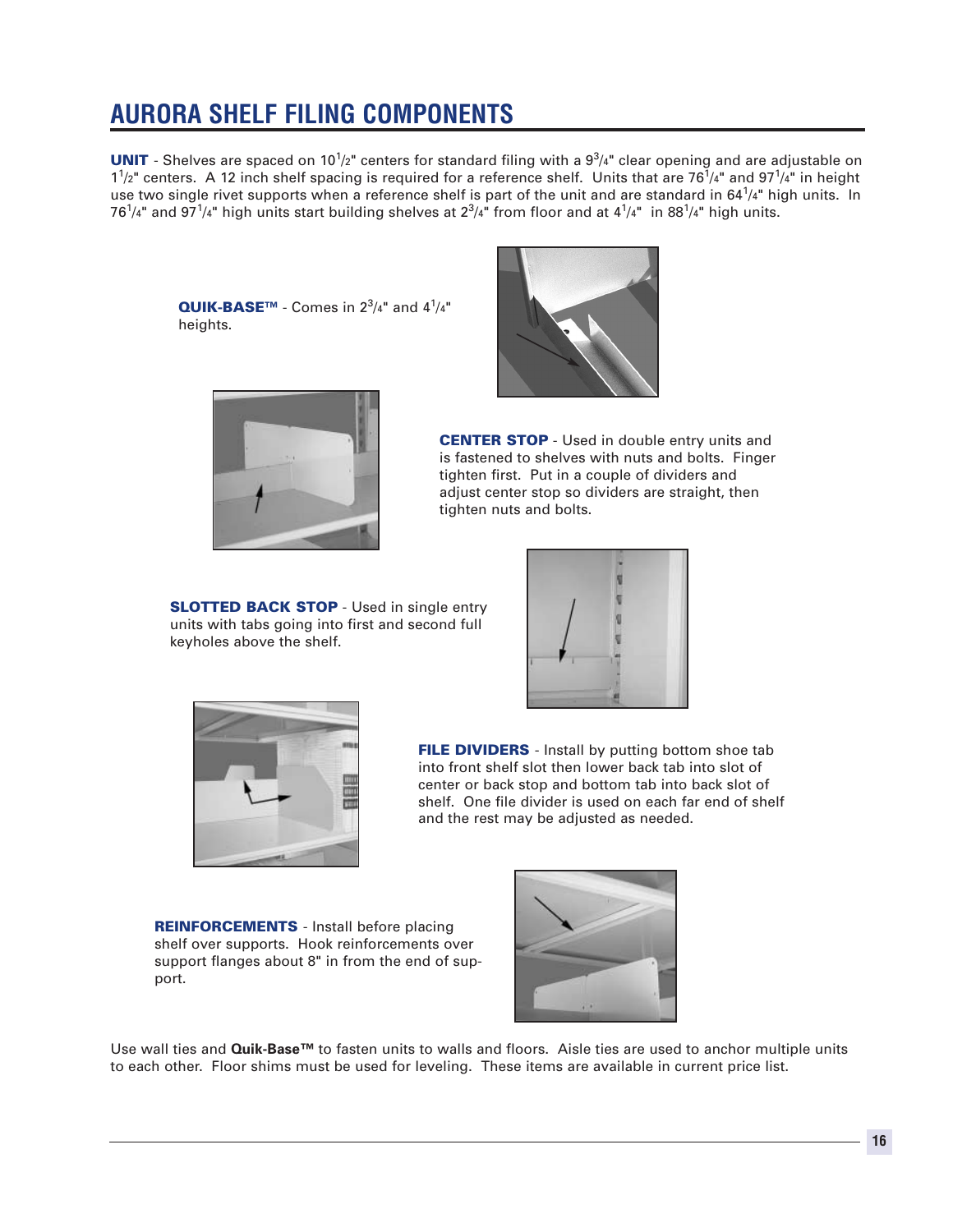# **FLOOR LOADING**

If the installation is above the ground floor, consider submitting the floor load to a structural engineer for approval.

### FLOOR LOADING CALCULATIONS:

- Weigh 10" of media, 10 times for the average weight of the media per filing inch.
- Multiply the average weight per filing inch by the total room filing capacity.
- Add the equipment weight.
- Submit a drawing along with the estimated weight to the structural engineer for approval.

### MEDIA WEIGHT:

| <b>Letter Size Folders</b> | 2.5 lbs. per filing inch |
|----------------------------|--------------------------|
| <b>Legal Size Folders</b>  | 3 lbs. per filing inch   |
| X-Ray Jackets              | 8 lbs. per filing inch   |
| <b>Books</b>               | 3.5 lbs. per filing inch |

## **SHELVING ADJUSTABILITY**

Shelves are adjustable on 1.5 inch increments.



| <b>MEDIA SIZES</b> |               |  |
|--------------------|---------------|--|
| Media (A)          | <b>Height</b> |  |
|                    |               |  |
|                    |               |  |
|                    |               |  |
|                    |               |  |
|                    |               |  |
|                    |               |  |
|                    |               |  |

### **CENTERS AND CLEAR DIMENSIONS**

| <b>Clear Opening</b> |                               |  |
|----------------------|-------------------------------|--|
| Thin Shelf (C)       | <b>Standard Quik-Loc® (C)</b> |  |
| 5.25"                | 4.75"                         |  |
| 6.75"                | 6.25"                         |  |
| 8.25"                | 7.75"                         |  |
| 9.75"                | 9.25"                         |  |
| 11.25"               | 10.75"                        |  |
| 12.75"               | 12.25"                        |  |
| 14.25"               | 13.75"                        |  |
| 15.75"               | 15.25"                        |  |
|                      |                               |  |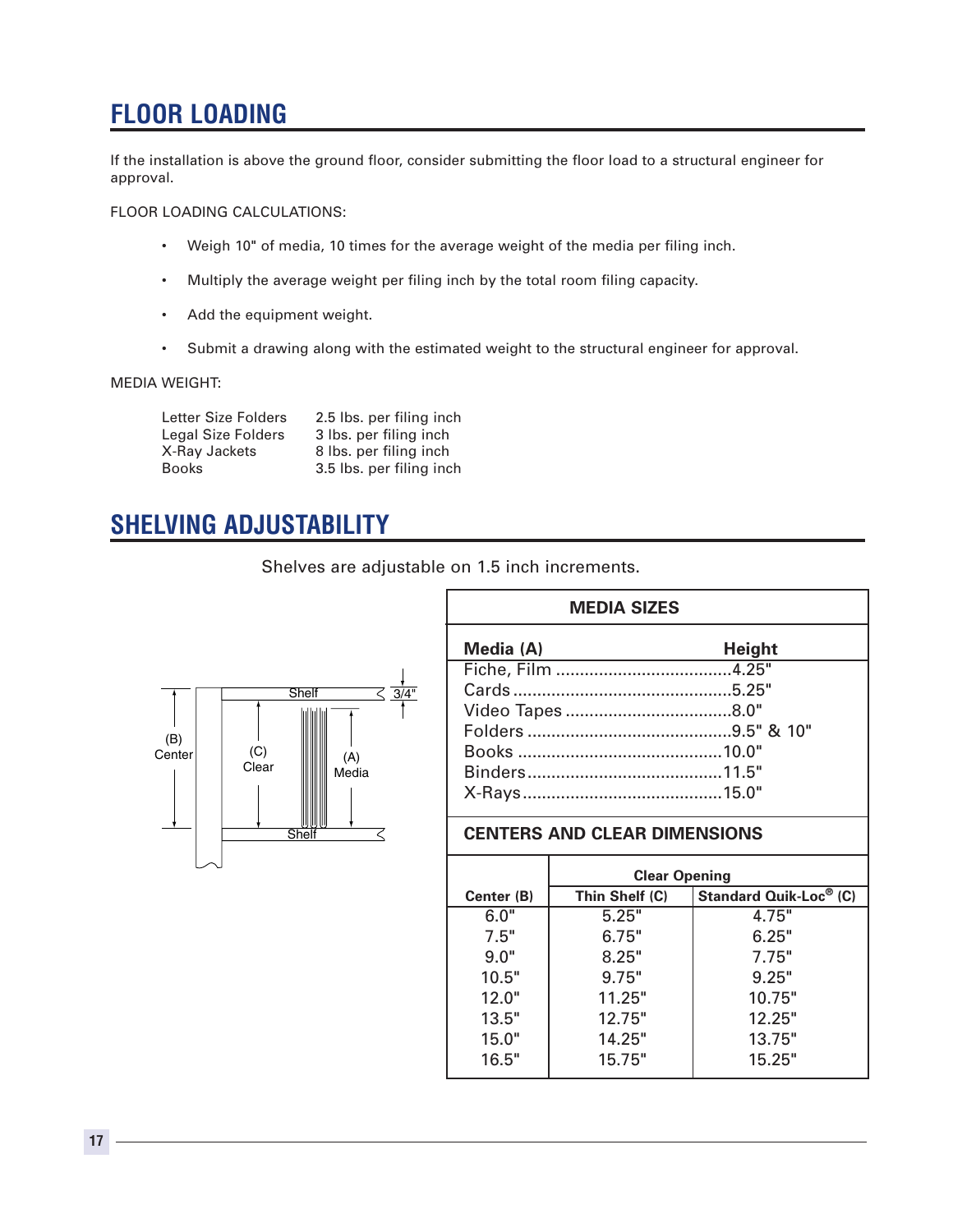# **FILING INCH / SQUARE FOOTAGE COMPARISON CHART**

| <b>Lateral Files</b>             |                 |             |                                |                              |  |
|----------------------------------|-----------------|-------------|--------------------------------|------------------------------|--|
| <b>Unit</b>                      | <b>Size</b>     | L.F.I.      |                                | <b>Square Ft. Usage</b>      |  |
| 2 Drawer                         | 36"W            | 66" L.F.I.  |                                | $36W = 8.25$                 |  |
| 2 Drawer                         | 42"W            | 78" L.F.I.  |                                | 42 $W = 9.63$                |  |
| 3 Drawer                         | 36"W            | 99" L.F.I.  |                                |                              |  |
| 3 Drawer                         | 42"W            | 117" L.F.I. |                                |                              |  |
| 4 Drawer                         | 36"W            | 132" L.F.I. | <b>NOTE: Square</b>            |                              |  |
| 4 Drawer                         | 42"W            | 156" L.F.I. |                                | <b>Footage Usage</b>         |  |
| 5 Drawer                         | 36"W            | 165" L.F.I. |                                | includes Drawer              |  |
| 5 Drawer                         | 42"W            | 195" L.F.I. | pull out.                      |                              |  |
|                                  |                 |             |                                |                              |  |
| <b>Vertical Files</b>            |                 |             |                                |                              |  |
| <b>Unit</b>                      | <b>Size</b>     | L.F.I.      |                                | <b>Square Ft. Usage</b>      |  |
| 2 Drawer                         | Letter or Legal | 50" L.F.I.  |                                | Letter $=6.25$ Legal $=7.50$ |  |
| 3 Drawer                         | Letter or Legal | 75" L.F.I.  |                                |                              |  |
| 4 Drawer                         | Letter or Legal | 100" L.F.I. |                                |                              |  |
| 5 Drawer                         | Letter or Legal | 125" L.F.I. |                                |                              |  |
|                                  |                 |             |                                |                              |  |
| <b>Shelf Files w/Doors</b>       |                 |             |                                |                              |  |
| <b>Unit</b>                      | <b>Size</b>     | L.F.I.      |                                | <b>Square Ft. Usage</b>      |  |
| 5 Tier                           | 36"W            | 170 L.F.I.  | Letter = $3.33$ Legal = $4.00$ |                              |  |
| 6 Tier                           | 36"W            | 204 L.F.I.  |                                |                              |  |
| 7 Tier                           | 36"W            | 238 L.F.I.  |                                |                              |  |
|                                  |                 |             |                                |                              |  |
| <b>4 - Post Shelving Systems</b> |                 |             |                                |                              |  |
| <b>Unit</b>                      | <b>Size</b>     | L.F.I.      | <b>Square Ft. Usage</b>        |                              |  |
|                                  |                 |             | <b>Letter</b>                  | Legal                        |  |
| 6 Opening                        | 36"W            | 204 L.F.I.  | 3.0                            | 3.75                         |  |
| 6 Opening                        | 42"W            | 240 L.F.I.  | 3.5                            | 4.37                         |  |
| 6 Opening                        | 48"W            | 276 L.F.I.  | 4.0                            | 5.0                          |  |
| 7 Opening                        | 36"W            | 238 L.F.I.  | 3.0                            | 3.75                         |  |
| 7 Opening                        | 42"W            | 280 L.F.I.  | 3.5                            | 4.37                         |  |
| 7 Opening                        | 48"W            | 322 L.F.I.  | 4.0                            | 5.0                          |  |
| 8 Opening                        | 36"W            | 272 L.F.I.  | 3.0                            | 3.75                         |  |
| 8 Opening                        | 42"W            | 320 L.F.I.  | 3.5                            | 4.37                         |  |
| 8 Opening                        | 48"W            | 368 L.F.I.  | 4.0                            | 5.0                          |  |